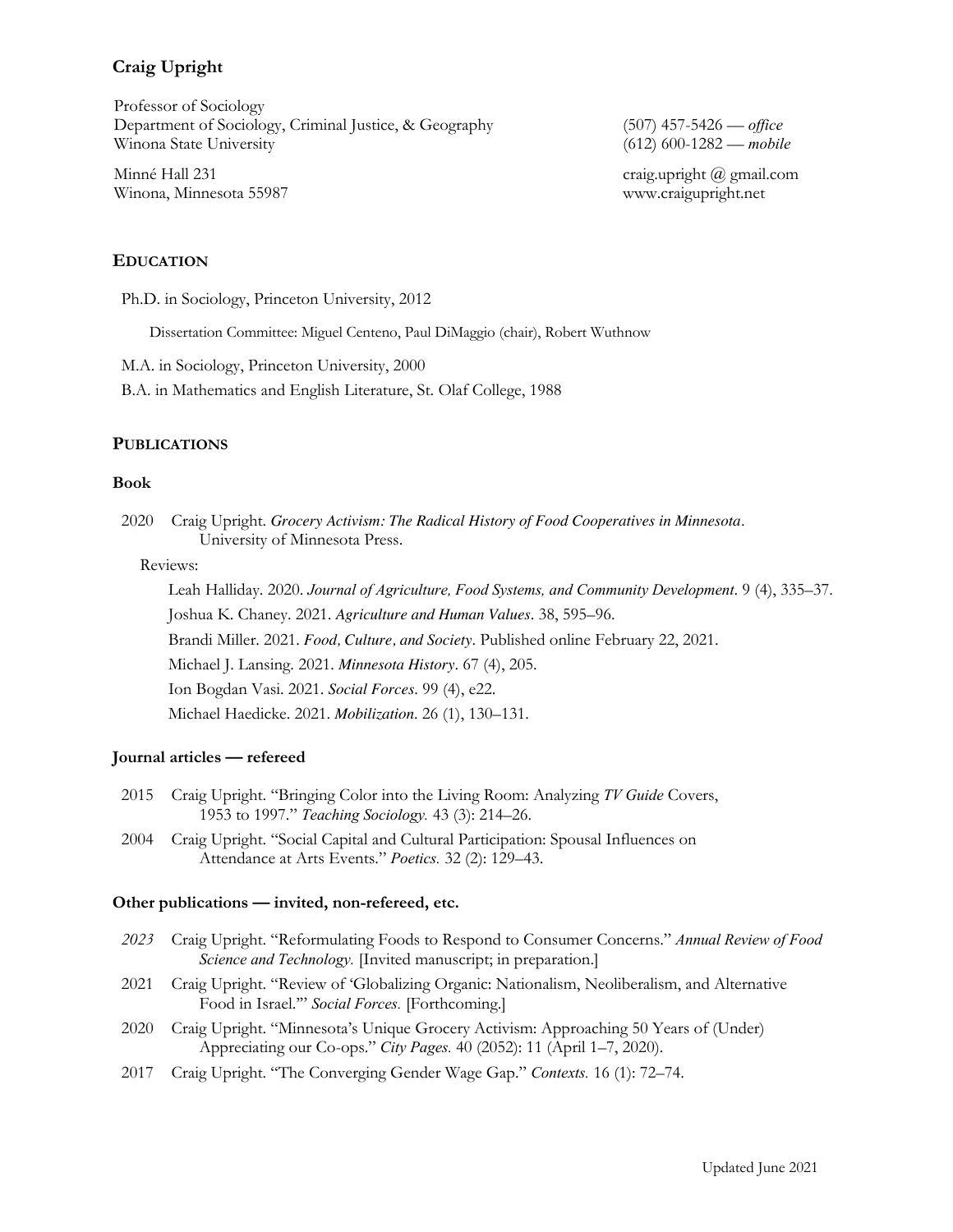# **PUBLICATIONS (continued)**

## **Other publications — invited, non-refereed, etc. (continued)**

- 2013 Craig Upright and Mitchell Stevens. "Michal McCall-Meshejian, 1942–2012." (Obituary.) *American Sociological Association Footnotes.* 41 (2): 15.
- 2004 Craig Upright. "Consumer Co-operatives." In *Dictionary of Philanthropy,* edited by Dwight Burlingame. New York: ABC-Clio Press, pp. 98–100.

# **PUBLIC PRESENTATIONS, MEDIA APPEARANCES, AND CONFERENCE PAPERS**

| 2020 | Grocery Activism - book launch presentations<br>East Side Freedom Library interview with Peter Rachleff (06/04/2020)<br>Ramsey County Historical Society "History Revealed" series, St. Paul, Minnesota<br>archived on YouTube and Facebook - http://tinyurl.com/ya9lv4f6<br>Next Chapter Booksellers reading and discussion, St. Paul, Minnesota (07/27/2020)                                                                                                                                       |
|------|------------------------------------------------------------------------------------------------------------------------------------------------------------------------------------------------------------------------------------------------------------------------------------------------------------------------------------------------------------------------------------------------------------------------------------------------------------------------------------------------------|
|      | Grocery Activism - interviews<br>Minnesota Public Radio News interview with Tom Crann, St. Paul, Minnesota (06/25/2020)<br>"Appetites" segment of "All Things Considered" - http://tinyurl.com/yc29hw8g<br>KTNF AM950 radio interview with Laura Hedlund, St. Louis Park, Minnesota (05/30/2020)<br>"Food Freedom Radio" - http://tinyurl.com/yd3glgl6<br>KTNF AM950 radio interview with Matt McNeil, St. Louis Park, Minnesota (05/092020)<br>"The Matt McNeil Show" - http://tinyurl.com/yaalloxa |
| 2019 | "Grocery Activism: Lessons from Cooperative Histories"<br>Annual Meeting, Bluff Country Co-op, Winona, Minnesota                                                                                                                                                                                                                                                                                                                                                                                     |
|      | "Annual Halloween Candy Scares"<br>KQAL radio interview with Bill Stoneberg, Winona, Minnesota (10/31/2019)                                                                                                                                                                                                                                                                                                                                                                                          |
| 2017 | "Creative Uses of Non-Big Data"<br>Consortium of Liberal Arts and Science Promotion lecture series, Winona State University                                                                                                                                                                                                                                                                                                                                                                          |
|      | "Economic Inequality Literacy and Public Policy"<br>American Democracy Project, "From Confrontation to Conversation" (Invited presentation)<br>LeadMN, Minnesota Student Leadership Summit, Bloomington, Minnesota                                                                                                                                                                                                                                                                                   |
|      | "Creating and Using Accountability Groups"<br>Professional Development Workshop (Invited presentation)<br>American Sociological Association Annual Meeting, Montreal                                                                                                                                                                                                                                                                                                                                 |
| 2016 | "Resisting Power: A Typology of Social Movements Addressing Issues of Race and Ethnicity,"<br>Collective Behavior and Social Movements Refereed Roundtable<br>American Sociological Association Annual Meeting, Seattle                                                                                                                                                                                                                                                                              |
|      | "From Then to Now: Immigration and the (Re)Making of Saint Paul's East Side"<br>University of Minnesota Immigration History Research Center panel discussion about the experiences<br>of immigrant restaurateurs, Eastside Freedom Library (Invited panel member)                                                                                                                                                                                                                                    |
|      | "Cooperative Enterprises: Promoting the Common Good"<br>Consortium of Liberal Arts and Science Promotion lecture series, Winona State University                                                                                                                                                                                                                                                                                                                                                     |
|      | "Creating and Using Accountability Groups"<br>Department Affiliates Webinar Series, American Sociological Association (Invited presentation)<br>Archived at https://vimeo.com/156756848                                                                                                                                                                                                                                                                                                              |
|      |                                                                                                                                                                                                                                                                                                                                                                                                                                                                                                      |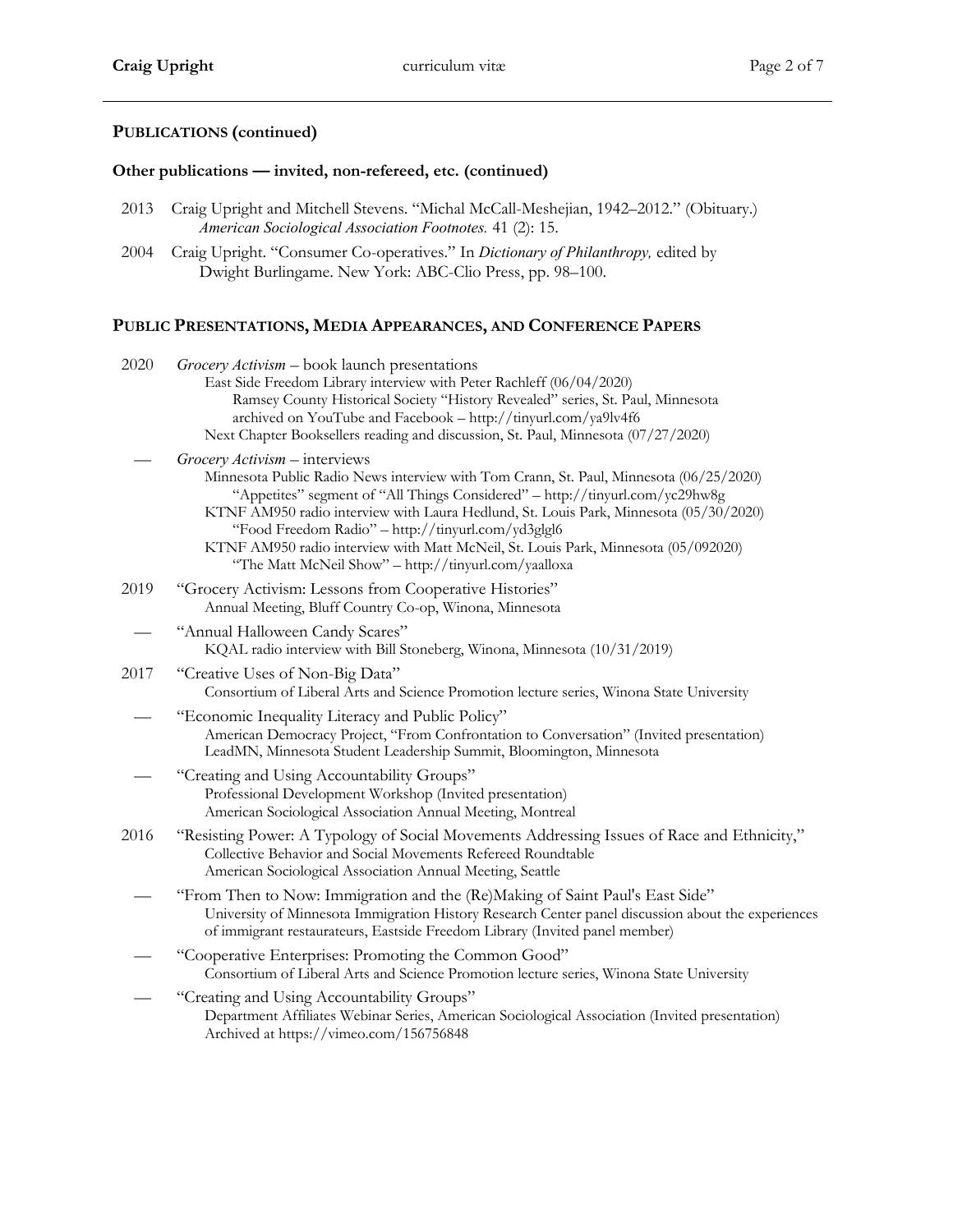## **PUBLIC PRESENTATIONS, MEDIA APPEARANCES, AND CONFERENCE PAPERS (continued)**

| 2014 | "Love Letter to Food"<br>One of forty-plus scripted cast members in 3:22-minute video by Alexander H. Reich, University of<br>Minnesota Institute on the Environment and Food Policy Research Center, supporting "Food Loss<br>and Waste in the US" research brief. Archived at https://youtu.be/-5i-dCv7O8o |
|------|--------------------------------------------------------------------------------------------------------------------------------------------------------------------------------------------------------------------------------------------------------------------------------------------------------------|
| 2013 | "Developing Organic Standards: The Social Construction of a Certified Market"<br>Economic Sociology Refereed Roundtable<br>American Sociological Association Annual Meeting, New York City                                                                                                                   |
|      | "A Response to RATIONS: A New Performance about Food and Eating"<br>Post-performance discussion, Macalester College Theater and Dance Department (Invited panel<br>member)                                                                                                                                   |
|      | $(+2016)$ Marx in Soho<br>Introductory speaker for on-campus theatrical production, Winona State University                                                                                                                                                                                                  |
| 2011 | "Social Movements and Resistance to Power"<br>Department of Sociology Working Paper Series, Grinnell College                                                                                                                                                                                                 |
| 2009 | "New-Wave Cooperatives and the Organic Food Industry in the U.S."<br>International Roundtable Series, Hamline University                                                                                                                                                                                     |
|      | "Food & Society Film Festival"<br>Introductory speaker and panel-discussion moderator<br>SOC 295 "Food in Society" campus-wide class project, Grinnell College                                                                                                                                               |
| 2006 | "The Rural-Urban Connection in Co-operative Food Movements"<br>Workshop in American Studies, Princeton University                                                                                                                                                                                            |
| 2005 | "The Rural-Urban Connection in Co-operative Food Movements"<br>Department of Sociology Working Paper Series, University of Minnesota                                                                                                                                                                         |
| 2001 | "Cultural Capital and Arts Participation"<br>Center for Arts and Cultural Policy Studies workshop, Princeton University                                                                                                                                                                                      |
| 1999 | "Spousal Relationships and Arts Participation"<br>Princeton-Rutgers Conference on the Sociology of Culture, Princeton University                                                                                                                                                                             |
|      |                                                                                                                                                                                                                                                                                                              |

## **SERVICE, PROGRAMMING, AND EXTRACURRICULAR ACTIVITIES**

## **Winona State University**

Winona State is one of seven 4-year universities in the Minnesota State Colleges and Universities (MNSCU) system.

- The Inter Faculty Organization (IFO) is the labor union representing all university faculty members within MNSCU; the Winona State University Faculty Association (WSU-FA) is the local chapter of the IFO.
- Winona State has five colleges; the Department of Sociology, Criminal Justice, & Geography is one of thirteen within the College of Liberal Arts (CLA). The Sociology program has its own administrative responsibilities.
- 2020 MNSCU Academic Affairs Council, IFO representative. (–2022) MNSCU Learning Management System RFP Workgroup, IFO representative. (–2021) MNSCU MnTC Goal 7 "Human Diversity" Workgroup, IFO representative. (–2021) IFO Academic Affairs Committee, chair. (–2022) WSU Anti-Racism Graduation Requirement Workgroup, WSU-FA representative. (–2021)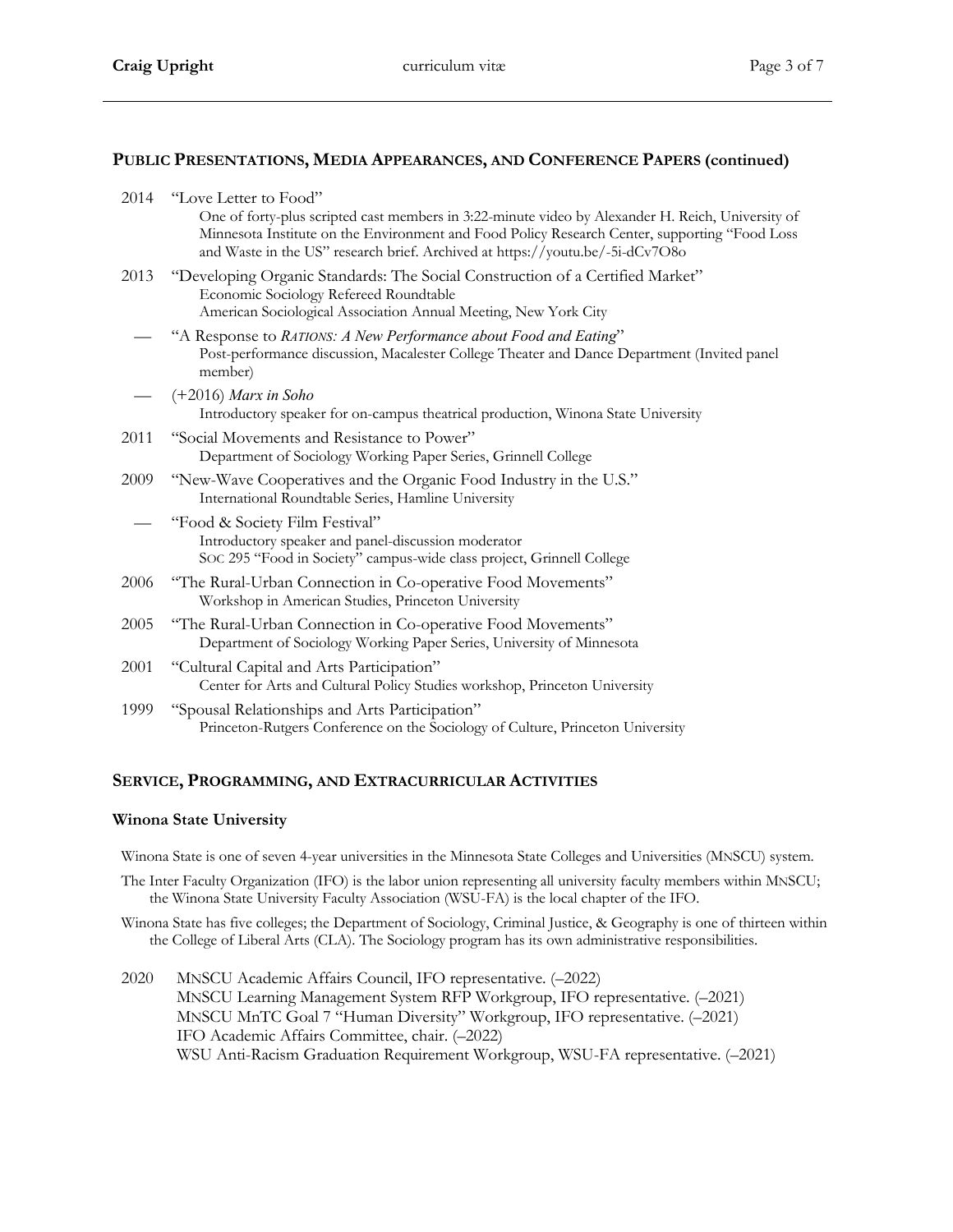## **SERVICE, PROGRAMMING, AND EXTRACURRICULAR ACTIVITIES (continued)**

## **Winona State University (continued)**

## *(2019–2020 Full-year sabbatical)*

- 2019 WSU All-University Policy Committee, WSU-FA representative. Spring 2019 Commencement, student names reader.
- 2018 IFO Academic Affairs Committee, WSU-FA representative. (–2022) WSU Academic Master Plan Task Force, WSU-FA representative. (–2019) WSU-FA Academic Affairs and Curriculum Committee, chair. (–2019, +'20–'22) WSU-FA Senate, senator (one of 20 elected by faculty members). (–2022) Sociology program search committee (probationary and fixed-term positions), member. (–2019)

Drafted department's 2019 WSU Academic Master Plan contribution. Drafted revision of WSU Policy & Procedure 3-4 on curricular change.

2017 WSU Advising Task Force, WSU-FA representative. (–2018) WSU Calendar Committee, ex-officio member as A2C2 chair. (–2019, +'20–'22) Sociology program search committee (two fixed-term positions), co-chair. (–2018)

Attended "Lobby Days" at state capital as WSU-FA representative (+2018, '20) Attended New Student Registration Advising session as department representative. (+2019) Drafted revision of WSU Policy & Procedure 3-37 on grade appeals.

2016 MNSCU Transfer Pathway Team for Sociology, WSU-FA representative. (–2017) WSU Summer Session Internship Task Force, WSU-FA representative. WSU-FA Academic Affairs and Curriculum Committee, chair-elect. (–2018, +'19–'20) WSU-FA Course and Program Proposal Subcommittee, chair. (–2018) Sociology program, coordinator. (–2017, +'18–'19, +'20–'21)

Attended IFO Biennial Delegate Assembly as WSU-FA delegation member. (+2018, '21) Attended Scholarship Registration Advising session as department representative. (+2017) Attended Transfer Registration Advising session as department representative. Drafted department's 2016–2020 WSU Academic Planning report.

2015 WSU-FA Academic Affairs and Curriculum Committee, department representative. (–2018) WSU-FA Course and Program Proposal Subcommittee, CLA representative. (–2018) WSU-FA Government Relations Committee, at-large member. (–2019)

Attended Academic Preview Day as Sociology program representative. (+2018) Attended Major Fair as Sociology program representative. (+2016, '17)

- 2014 General Educational Program re-certification, SOC 216 "Social Problems." (+2016, '20)
- 2013 Sociology program search committee (fixed-term position), member. (–2014) Assisted colleagues drafting response to external review of Sociology program. (+2020) Coordinated on-campus production of Marx in Soho. (+2016)
- 2012 Assisted colleagues drafting documents for external review of Sociology program. (+2019)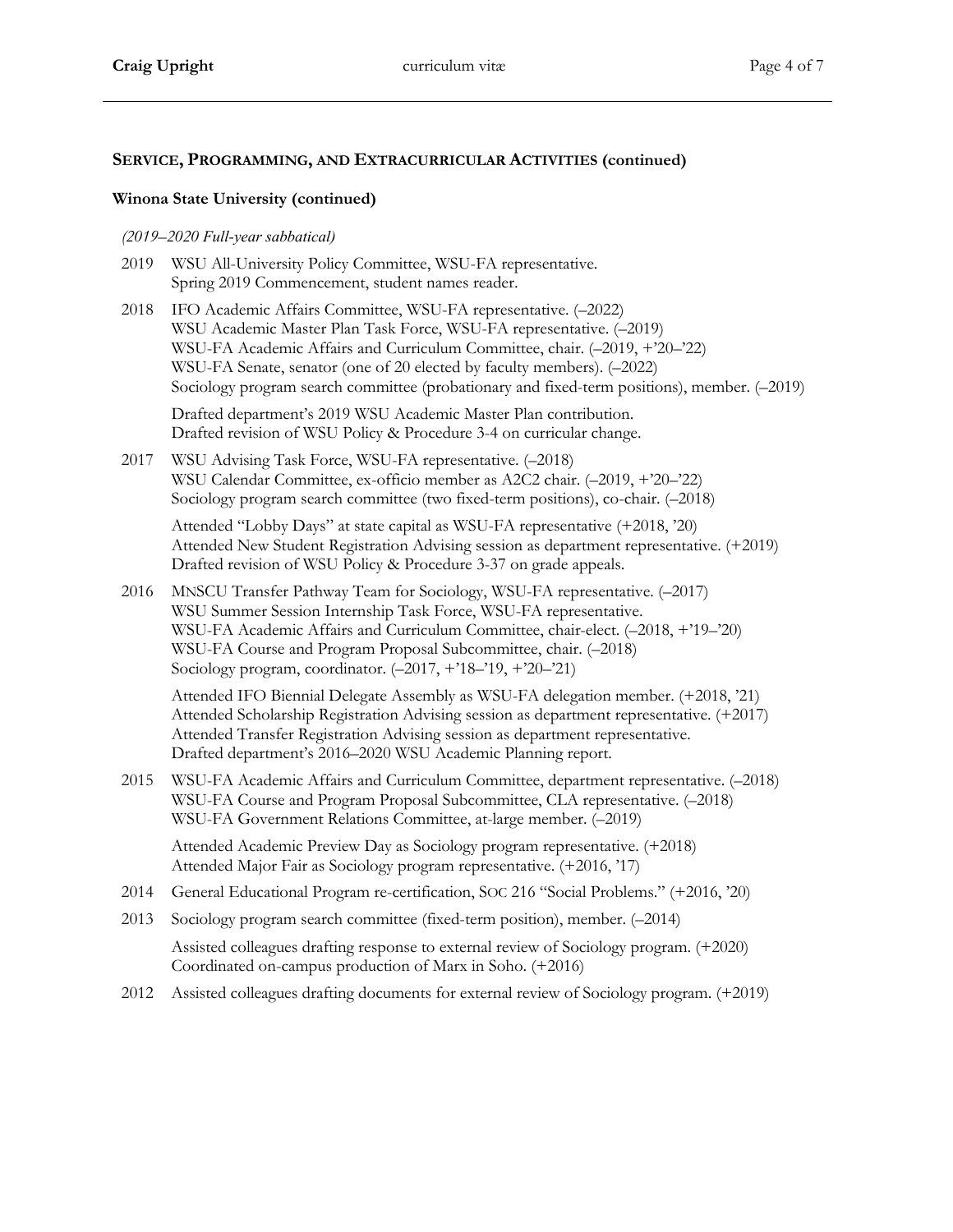## **SERVICE, PROGRAMMING, AND EXTRACURRICULAR ACTIVITIES (continued)**

## **Grinnell College**

- 2010 Assisted colleagues drafting response to Sociology Department external review. Assisted Sociology Student Educational Policy Committee members hosting community meal. Created internal MATH 115 course management system website, an online repository of materials for interdisciplinary colleagues teaching "Introduction to Statistics" sections.
- 2009 Coordinated four-day "Food & Society Film Festival," culminating in campus-wide panel discussion with local and national practitioners of sustainable agriculture.

### **American Sociological Association**

2016 (–2022) *Teaching Sociology* Editorial Board*,* member.

## **Peer Reviews of Submitted Journal Articles**

- 2021 *Enterprise and Society, Teaching Sociology*
- 2020 *Enterprise and Society, Teaching Sociology*
- 2019 *Socio-Economic Review*
- 2018 *International Food and Agribusiness Management Review*
- 2017 *Socio-Economic Review, Teaching Sociology*
- 2016 *Teaching Sociology*
- 2015 *International Food and Agribusiness Management Review, Social Science Quarterly, Teaching Sociology*
- 2013 *Eastern Economic Journal, Ethnography*
- 2012 *Poetics*
- 2007 *American Journal of Sociology*

## **TEACHING APPOINTMENTS AND ASSIGNED COURSES**

#### $2011 -$ **Winona State University — Winona, Minnesota**

present Professor – Department of Sociology, Criminal Justice, & Geography

> (2011–2012: Instructor) (2012–2018: Assistant Professor) (2018–2021: Associate Professor)

- SOC 150 Introduction to Sociology
- SOC 216 Social Problems
- SOC 334 Sociology of Education
- SOC 377 Social Theory
- SOC 378 Intermediate Research Methods
- SOC 423 Sociology of Race and Ethnicity
- SOC 430 Political Sociology
- SOC 431 Social Class and Power
- SOC 480 Contemporary Social Movements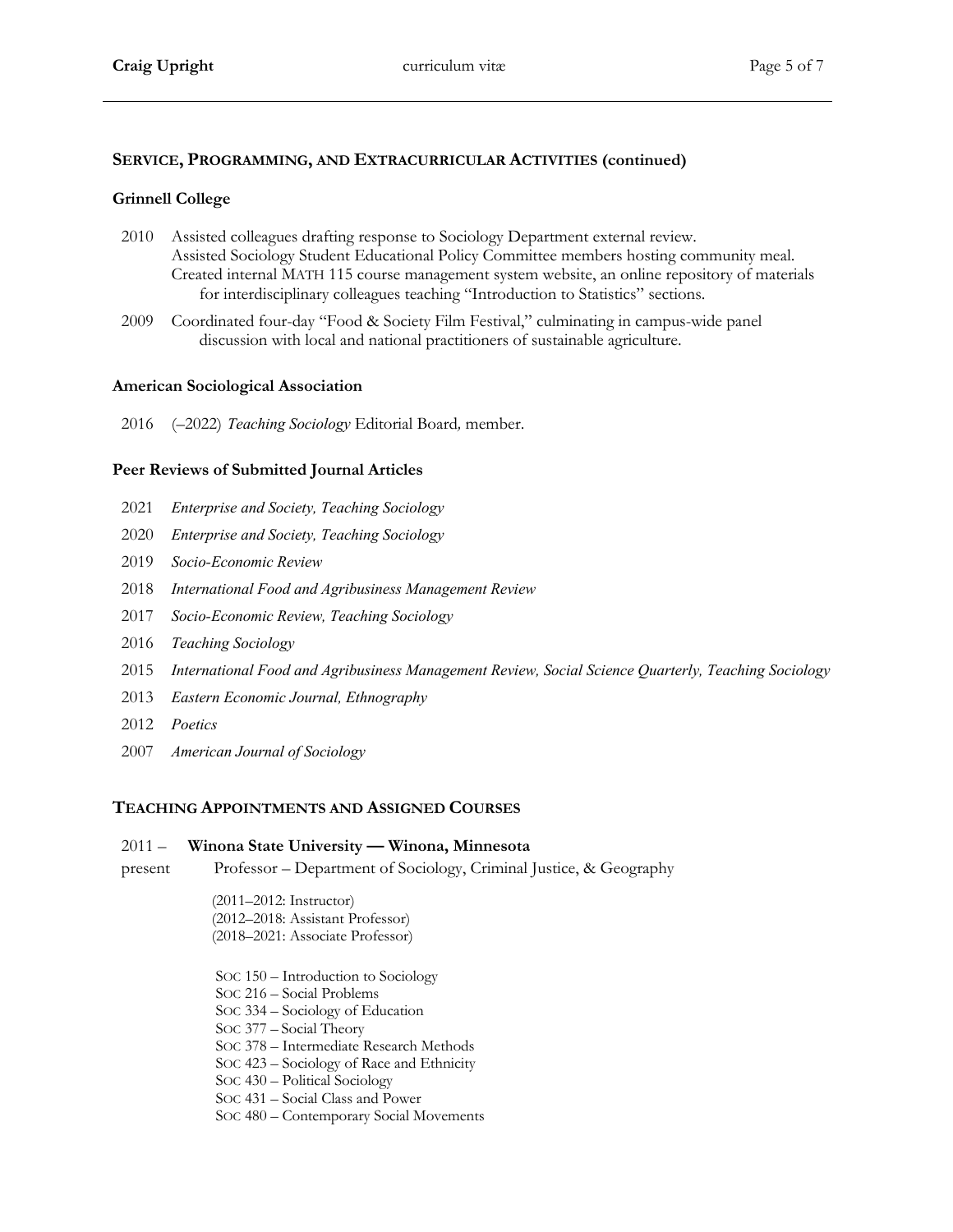## **TEACHING APPOINTMENTS AND ASSIGNED COURSES (continued)**

#### $2009 -$ **Grinnell College — Grinnell, Iowa**

2011 Visiting Instructor – Department of Sociology

MATH 115 – Introduction to Statistics

- SOC 111 Introduction to Sociology
- SOC 291 Methods of Empirical Investigation
- SOC 240 Contemporary Social Movements
- SOC 295 Power and Politics of Food in Society

#### $2008 -$ **Hamline University — St. Paul, Minnesota**

2009 Visiting Assistant Professor – Department of Sociology

> SOC 1110 – Introduction to Sociological Thinking SOC 1120 – Social Problems SOC 3980 – Sociology of Food

## 2008 **Northland College — Ashland, Wisconsin**

Visiting Assistant Professor – Department of Sociology

SOC 111 – Introduction to Sociology SOC 226 – Contemporary Social Movements SOC 250 – Sociology of Food SOC 338 – Political Sociology

#### $2005 -$ **University of St. Thomas — St. Paul, Minnesota**

2007 Adjunct Instructor – Department of Sociology and Criminal Justice

> SOCI 100 – Introduction to Sociology SOCI 210 – Research Methods SOCI 220 – Social Statistics

# **AWARDS, HONORS, TEACHING RECOGNITION**

- 2018 "2017–2018 Professor of the Year" Student body election, Winona State University
- 2017 "2016–2017 Professor of the Year" Student body election, Winona State University
- 2009 Recognition for Outstanding Service Division of Student Affairs, Hamline University
- Recognition for Faculty and Staff Support Women's Basketball Team, Hamline University
- 1984 National Merit Scholarship
	- Regents' Scholarship, University of Nebraska-Lincoln
	- National Honor Society